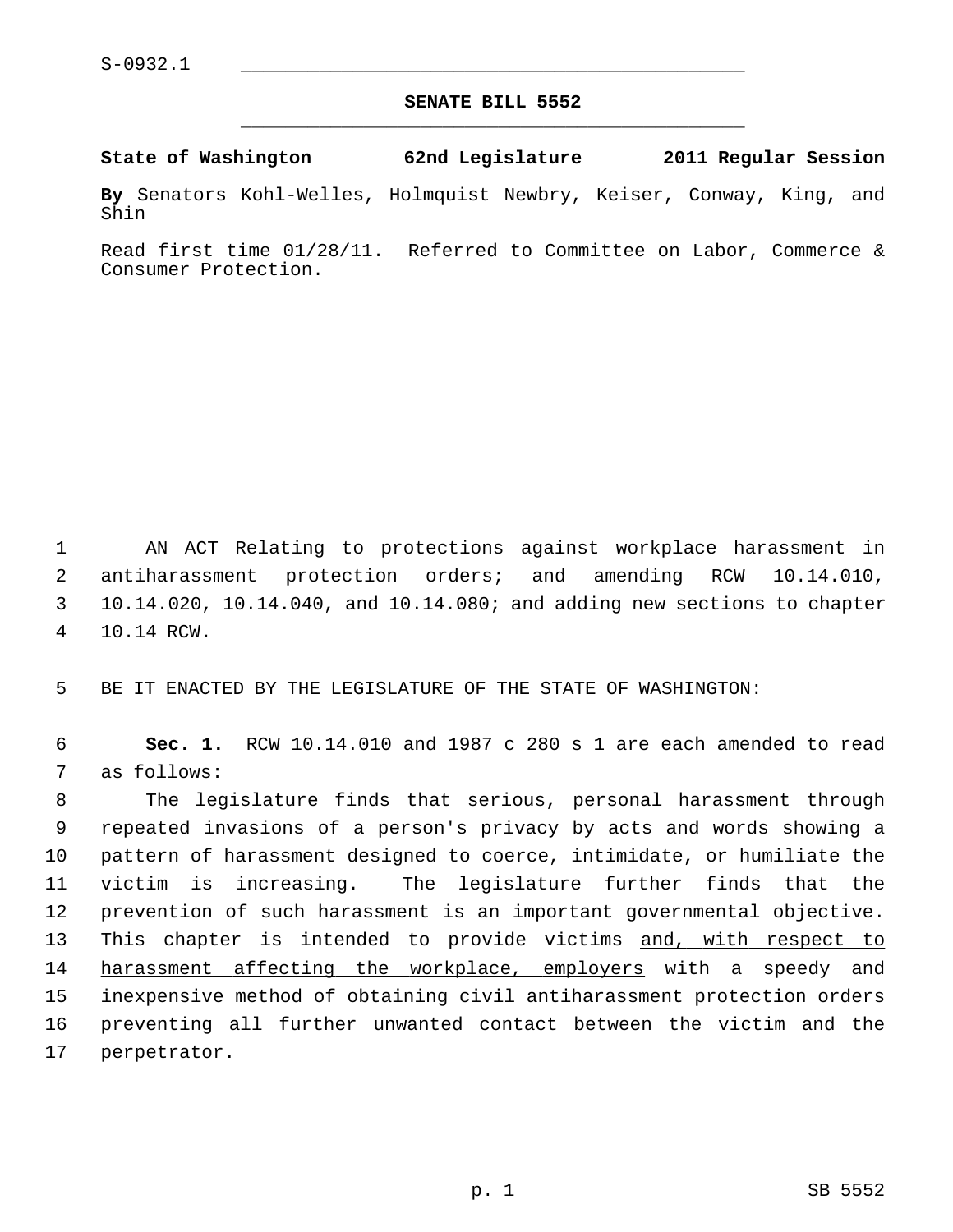1 **Sec. 2.** RCW 10.14.020 and 2001 c 260 s 2 are each amended to read 2 as follows:

 3 Unless the context clearly requires otherwise, the definitions in 4 this section apply throughout this chapter.

 5 (1) "Unlawful harassment" means a knowing and willful course of 6 conduct directed at a specific person or employer which seriously 7 alarms, annoys, harasses, or is detrimental to such person or employer, 8 and which serves no legitimate or lawful purpose. The course of 9 conduct shall be such as would cause a reasonable person to suffer 10 substantial emotional distress, and shall actually cause substantial 11 emotional distress to the petitioner, or, when the course of conduct 12 would cause a reasonable parent to fear for the well-being of their 13 child.

14 (2) "Course of conduct" means a pattern of conduct composed of a 15 series of acts over a period of time, however short, evidencing a 16 continuity of purpose. "Course of conduct" includes, in addition to 17 any other form of communication, contact, or conduct, the sending of an 18 electronic communication. Constitutionally protected activity is not 19 included within the meaning of "course of conduct."

 (3) "Employer" means an individual, partnership, association, or corporation, or a person or group of persons who act, directly or indirectly, on behalf of or in the interest of an employer and with the 23 consent of the employer. "Employer" includes the state, a political subdivision of the state, and any school district or other special district.

26 (4) "Domestic violence" has the same meaning as defined in RCW 27 26.50.010.

28 (5) "Sexual assault" has the same meaning as defined in RCW 29 70.125.030.

30 (6) "Stalking" has the same meaning as defined in RCW 9A.46.110.

31 **Sec. 3.** RCW 10.14.040 and 2002 c 117 s 1 are each amended to read 32 as follows:

33 There shall exist an action known as a petition for an order for 34 protection in cases of unlawful harassment.

35 (1) A petition for relief shall allege the existence of harassment 36 and shall be accompanied by an affidavit made under oath stating the 37 specific facts and circumstances from which relief is sought.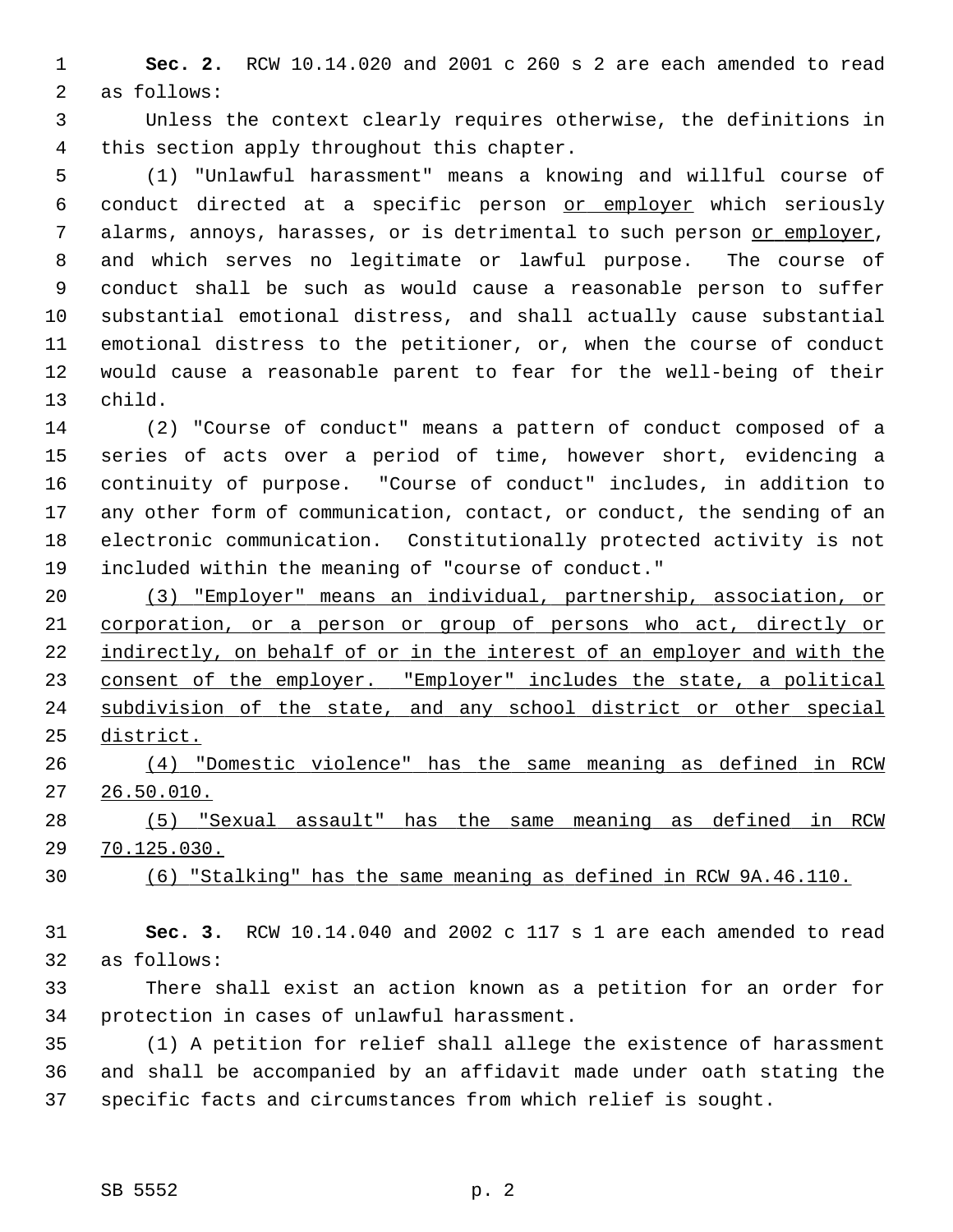1 (2) A petition for relief may be made regardless of whether or not 2 there is a pending lawsuit, complaint, petition, or other action 3 between the parties.

 4 (3) All court clerks' offices shall make available simplified forms 5 and instructional brochures. Any assistance or information provided by 6 clerks under this section does not constitute the practice of law and 7 clerks are not responsible for incorrect information contained in a 8 petition.

 9 (4) Filing fees are set in RCW 36.18.020, but no filing fee may be 10 charged for a petition filed in an existing action or under an existing 11 cause number brought under this chapter in the jurisdiction where the 12 relief is sought or as provided in RCW 10.14.055. Forms and 13 instructional brochures shall be provided free of charge.

14 (5) A person is not required to post a bond to obtain relief in any 15 proceeding under this section.

16 (6) The parent or guardian of a child under age eighteen may 17 petition for an order of protection to restrain a person age eighteen 18 years or over from contact with that child upon a showing that contact 19 with the person to be enjoined is detrimental to the welfare of the 20 child.

21 (7) The parent or guardian of a child under the age of eighteen may 22 petition in superior court for an order of protection to restrain a 23 person under the age of eighteen years from contact with that child 24 only in cases where the person to be restrained has been adjudicated of 25 an offense against the child protected by the order, or is under 26 investigation or has been investigated for such an offense. In issuing 27 a protection order under this subsection, the court shall consider, 28 among the other facts of the case, the severity of the alleged offense, 29 any continuing physical danger or emotional distress to the alleged 30 victim, and the expense, difficulty, and educational disruption that 31 would be caused by a transfer of the alleged offender to another 32 school. The court may order that the person restrained in the order 33 not attend the public or approved private elementary, middle, or high 34 school attended by the person under the age of eighteen years protected 35 by the order. In the event that the court orders a transfer of the 36 restrained person to another school, the parents or legal guardians of 37 the person restrained in the order are responsible for transportation 38 and other costs associated with the change of school by the person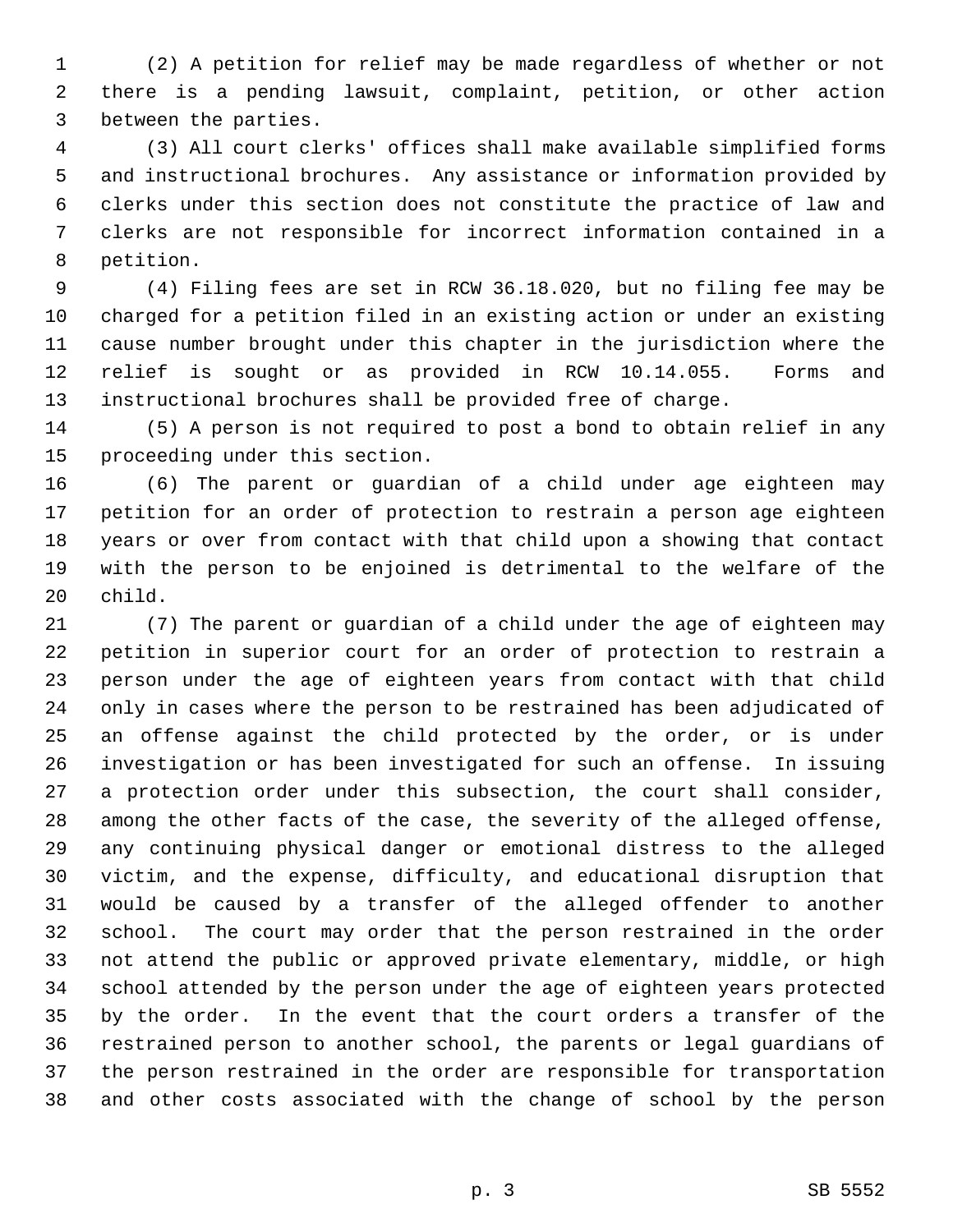1 restrained in the order. The court shall send notice of the 2 restriction on attending the same school as the person protected by the 3 order to the public or approved private school the person restrained by 4 the order will attend and to the school the person protected by the 5 order attends.

 (8) An employer or an authorized agent of an employer may petition for an order for protection to restrain a person from engaging in unlawful harassment affecting the workplace. In issuing a protection 9 order under this subsection, the court may consider a respondent's unlawful harassment of an employer, employee, and other persons affecting a workplace, place of business, or persons performing official work duties.

13 **Sec. 4.** RCW 10.14.080 and 2001 c 311 s 1 are each amended to read 14 as follows:

15 (1) Upon filing a petition for a civil antiharassment protection 16 order under this chapter, the petitioner may obtain an ex parte 17 temporary antiharassment protection order. An ex parte temporary 18 antiharassment protection order may be granted with or without notice 19 upon the filing of an affidavit which, to the satisfaction of the 20 court, shows reasonable proof of unlawful harassment of the petitioner 21 by the respondent and that great or irreparable harm will result to the 22 petitioner if the temporary antiharassment protection order is not 23 granted.

24 (2) An ex parte temporary antiharassment protection order shall be 25 effective for a fixed period not to exceed fourteen days or twenty-four 26 days if the court has permitted service by publication under RCW 27 10.14.085. The ex parte order may be reissued. A full hearing, as 28 provided in this chapter, shall be set for not later than fourteen days 29 from the issuance of the temporary order or not later than twenty-four 30 days if service by publication is permitted. Except as provided in RCW 31 10.14.070 and 10.14.085, the respondent shall be personally served with 32 a copy of the ex parte order along with a copy of the petition and 33 notice of the date set for the hearing. The ex parte order and notice 34 of hearing shall include at a minimum the date and time of the hearing 35 set by the court to determine if the temporary order should be made 36 effective for one year or more, and notice that if the respondent 37 should fail to appear or otherwise not respond, an order for protection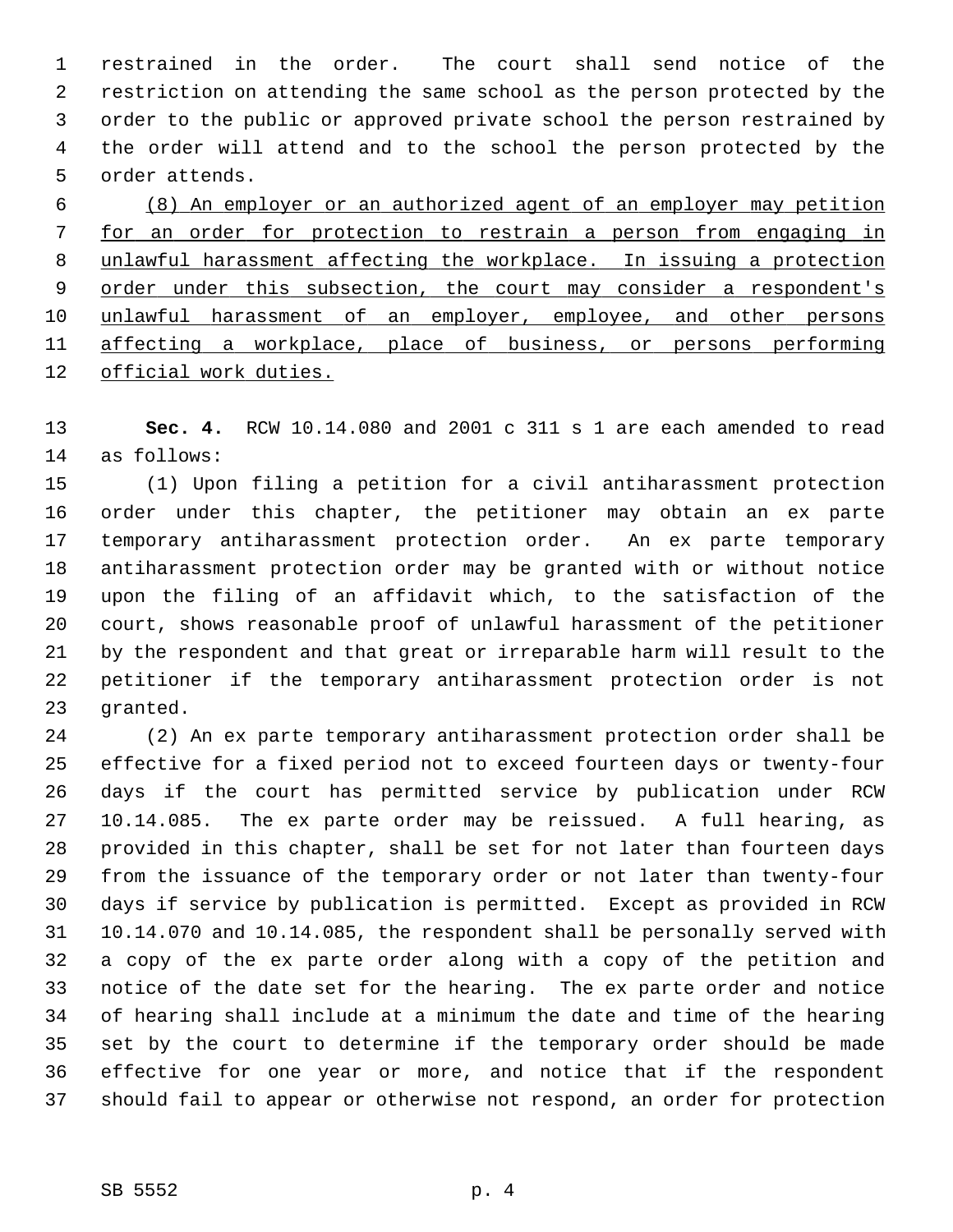1 will be issued against the respondent pursuant to the provisions of 2 this chapter, for a minimum of one year from the date of the hearing. 3 The notice shall also include a brief statement of the provisions of 4 the ex parte order and notify the respondent that a copy of the ex 5 parte order and notice of hearing has been filed with the clerk of the 6 court.

 7 (3) At the hearing, if the court finds by a preponderance of the 8 evidence that unlawful harassment exists, a civil antiharassment 9 protection order shall issue prohibiting such unlawful harassment.

10 (4) An order issued under this chapter shall be effective for not 11 more than one year unless the court finds that the respondent is likely 12 to resume unlawful harassment of the petitioner when the order expires. 13 If so, the court may enter an order for a fixed time exceeding one year 14 or may enter a permanent antiharassment protection order. The court 15 shall not enter an order that is effective for more than one year if 16 the order restrains the respondent from contacting the respondent's 17 minor children. This limitation is not applicable to civil 18 antiharassment protection orders issued under chapter 26.09, 26.10, or 19 26.26 RCW. If the petitioner seeks relief for a period longer than one 20 year on behalf of the respondent's minor children, the court shall 21 advise the petitioner that the petitioner may apply for renewal of the 22 order as provided in this chapter or if appropriate may seek relief 23 pursuant to chapter 26.09 or 26.10 RCW.

24 (5) At any time within the three months before the expiration of 25 the order, the petitioner may apply for a renewal of the order by 26 filing a petition for renewal. The petition for renewal shall state 27 the reasons why the petitioner seeks to renew the protection order. 28 Upon receipt of the petition for renewal, the court shall order a 29 hearing which shall be not later than fourteen days from the date of 30 the order. Except as provided in RCW 10.14.085, personal service shall 31 be made upon the respondent not less than five days before the hearing. 32 If timely service cannot be made the court shall set a new hearing date 33 and shall either require additional attempts at obtaining personal 34 service or permit service by publication as provided by RCW 10.14.085. 35 If the court permits service by publication, the court shall set the 36 new hearing date not later than twenty-four days from the date of the 37 order. If the order expires because timely service cannot be made the 38 court shall grant an ex parte order of protection as provided in this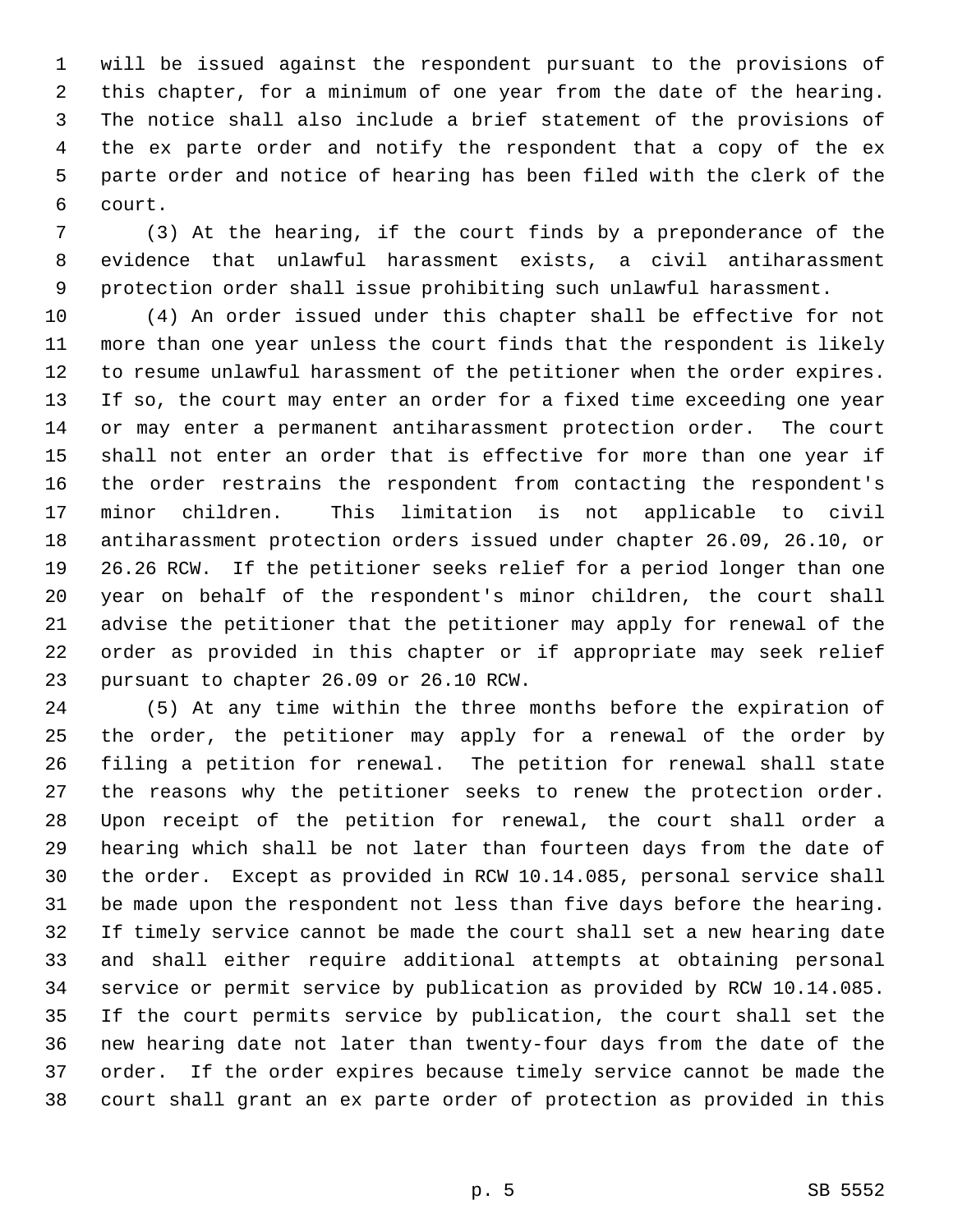1 section. The court shall grant the petition for renewal unless the 2 respondent proves by a preponderance of the evidence that the 3 respondent will not resume harassment of the petitioner when the order 4 expires. The court may renew the protection order for another fixed 5 time period or may enter a permanent order as provided in subsection 6 (4) of this section.

 7 (6) The court, in granting an ex parte temporary antiharassment 8 protection order or a civil antiharassment protection order, shall have 9 broad discretion to grant such relief as the court deems proper, 10 including an order:

11 (a) Restraining the respondent from making any attempts to contact 12 the petitioner;

13 (b) Restraining the respondent from making any attempts to keep the 14 petitioner under surveillance;

15 (c) Requiring the respondent to stay a stated distance from the 16 petitioner's residence  $((and))_t$  workplace, or other place of business; 17 and

18 (d) Considering the provisions of RCW 9.41.800.

19 (7) If the court grants a petition under this chapter based on 20 unlawful harassment affecting the workplace, the court may, in addition 21 to relief granted under subsection (6) of this section:

22 (a) Restrain the respondent from contacting the employer, employee, 23 or other person while that person is performing official work duties; 24 and

 (b) Grant any other relief necessary for the protection of the employer, the workplace, the employer's employees, or any other person who is on or at the employer's property or place of business or who is performing official work duties.

29 (8) A petitioner may not obtain an ex parte temporary 30 antiharassment protection order against a respondent if the petitioner 31 has previously obtained two such ex parte orders against the same 32 respondent but has failed to obtain the issuance of a civil 33 antiharassment protection order unless good cause for such failure can 34 be shown.

35  $((+8))$  (9) The court order shall specify the date an order issued 36 pursuant to subsections (4) and (5) of this section expires if any. 37 The court order shall also state whether the court issued the